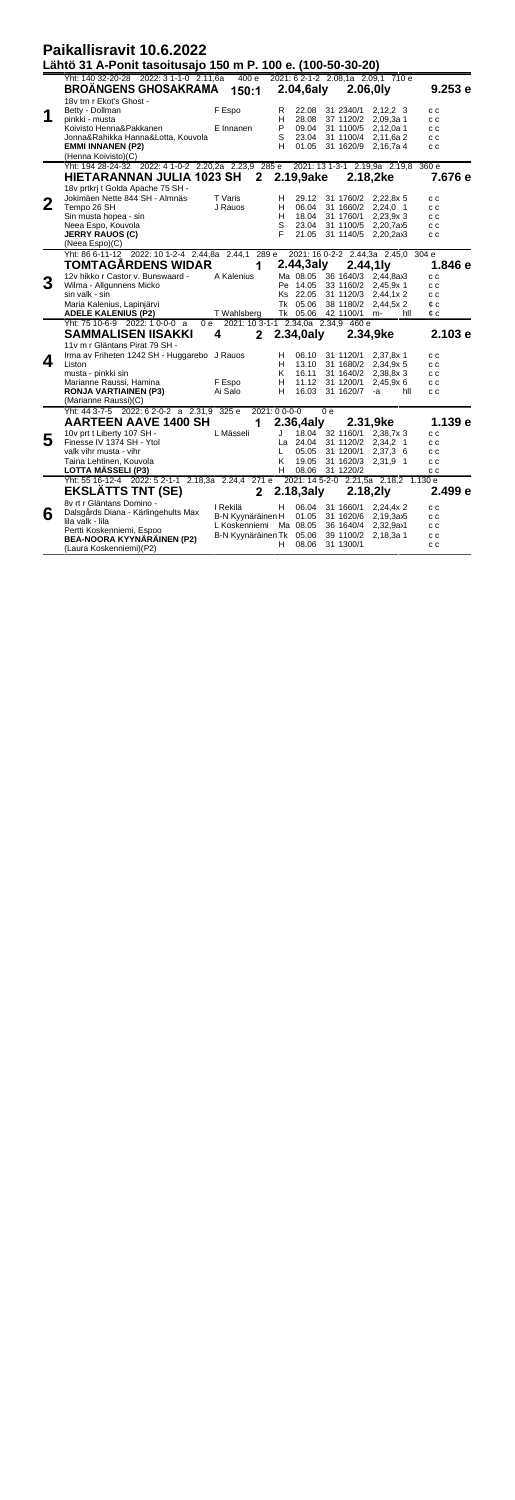|              | Paikallisravit 10.6.2022<br>Lähtö 2 Kylmäveriset Monte tasoitusajo 300 m P. 800 e. (800-400-240-160) |                                       |              |                                                           |                                  |                                   |                        |                          |                   |                   |  |  |
|--------------|------------------------------------------------------------------------------------------------------|---------------------------------------|--------------|-----------------------------------------------------------|----------------------------------|-----------------------------------|------------------------|--------------------------|-------------------|-------------------|--|--|
|              | Yht: 83 3-6-7 2022: 5 0-0-1 34,1a 30,6 690 e                                                         |                                       |              |                                                           |                                  | 2021: 21 1-2-1 29,2a 29,0 3.640 e |                        |                          |                   |                   |  |  |
|              | <b>INTON RILLA</b>                                                                                   | 300:1                                 |              | 28,8aly                                                   |                                  | 28,1 ly                           |                        |                          | 13.870 e          |                   |  |  |
| 1            | 10v klm r Turon Into -<br>Riksun Rilla - Vokkerilla<br>sin valk hopea - sin                          | Ju Torvinen<br>T Perttunen            | Κ<br>н<br>L  | 24.02<br>16.03<br>16.04                                   | 3<br>1<br>1                      | 2100/2<br>2120/7<br>2160/3        | 32.9<br>34,1a<br>30.6  | 3<br>$\overline{7}$<br>6 | c c<br>c c<br>c c | 284<br>403<br>478 |  |  |
|              | Eeva Nieminen, litti<br>EVELIINA SARISMALA (A)<br>(Pekka Nieminen)(C)                                | Ju Torvinen<br>Ane Antti-Roiko Ks     | L            | 28.04<br>22.05                                            | 6<br>9                           | 2160/5<br>2060/4                  | -х<br>m-               | k<br>hpl                 | c c<br>c c        | 628<br>183        |  |  |
|              | Yht: 66 9-3-13 2022: 0 0-0-0 a<br><b>VEKTORIA</b>                                                    | 2021:30-0-0 31,4a 28,7 0 e<br>0e<br>2 |              | 24,0aly                                                   |                                  | 25,0ke                            |                        |                          |                   | 39.460 e          |  |  |
| $\mathbf{2}$ | 10y trt t I.P. Vektori -<br>Passeriina - Apassi<br>musta viol - musta                                | Te Keskitalo<br>V Kuossari            | L<br>K<br>н  | 27.01<br>27.12<br>06.01                                   | 5<br>1                           | 2140/4<br>10 2140/2<br>2180/1     | 30.4a<br>m39.3x7<br>m- | 8<br>hpl                 | c c<br>c c<br>c c | 590<br>120<br>290 |  |  |
|              | Veijo Vanhala, Hamina<br><b>VIRPI KUOSSARI (A)</b><br>(Terhi Vanhala)(C)                             | H M Bollström<br>Te Keskitalo         | K<br>M       | 07.01<br>01.02                                            | $\overline{2}$<br>2              | 2140/1<br>2100/4                  | 28.7<br>31,4a          | 8<br>6                   | c c<br>c c        | 440<br>208        |  |  |
|              | Yht: 140 15-9-13 2022: 6 0-0-1 26,7a 26,4 240 e                                                      |                                       |              |                                                           |                                  | 2021: 21 1-1-2 25,3a 26,9 6.540 e |                        |                          | 50.578 e          |                   |  |  |
|              | <b>DIORI</b>                                                                                         | 1                                     |              | $23,6$ aly                                                |                                  | $25,5$ ly                         |                        |                          |                   |                   |  |  |
|              | 14v prt r Viesker -<br>Vihjeen Viima - Taikuri                                                       | Ju Torvinen                           | L            | 17.01                                                     | 6                                | 2140/6                            | -a                     | k                        | c c               | 673               |  |  |
| 3            | sin hopea - sin                                                                                      | H Huuskola                            | K            | 01.04                                                     | $\overline{2}$                   | 2120/1                            | m34.2x 6               |                          | c c               | 210               |  |  |
|              | Team Diori, Espoo                                                                                    | S Markkula<br>T Ahola                 | н            | 18.04<br>Ks 22.05                                         | $\overline{4}$<br>$\overline{4}$ | 2120/2<br>2080/1                  | 26.7a 5<br>28,8        | 3                        | c c               | ¢ ¢ J 244<br>180  |  |  |
|              | <b>MAIJA FORS (A)</b><br>(Nina Pettersson-Perklen)(B)                                                |                                       | Tk           | 03.06                                                     | $\overline{7}$                   | 2120/2                            | 26,4x                  | $\overline{7}$           | ¢¢                | 518               |  |  |
|              | Yht: 52 5-2-6 2022: 10 0-1-2 30,3a 29,3 3.490 e                                                      |                                       | 2021: 20-0-0 |                                                           |                                  | $30.7 \ 0e$<br>27,4ke             |                        |                          |                   |                   |  |  |
|              | JILIAN LAX                                                                                           | $\mathbf{2}$                          |              | 26,6ake                                                   |                                  |                                   |                        |                          |                   | 14.805 e          |  |  |
| 4            | 11 v prt r Joiheri -                                                                                 | A Teivainen                           | н<br>т       | 16.03<br>26.03 7                                          | $\mathbf{1}$                     | 2120/5 30,5a<br>2100/2            | 30.1                   | 3<br>3                   | c c<br>¢ c        | 255<br>339        |  |  |
|              | Juliana Lax - K.M. Nopsa<br>rusk pinkki - rusk pinkki                                                |                                       | н            | 27.04                                                     | 8                                | 2120/4                            | 29.3                   | 7                        | ¢ c               | 311               |  |  |
|              | Bella's Team, Loviisa                                                                                | An Torvinen                           |              | Ks 22.05                                                  | 9                                | 2060/1                            | m-                     | hpl                      | c c               | $*38$             |  |  |
|              | <b>NYYTI-MARIA TIMONEN (bC)</b>                                                                      | A Moilanen                            | L            | 09.06                                                     | 9                                | 2140/6                            |                        |                          | ¢с                |                   |  |  |
|              | Yht: 56 6-4-3 2022: 0 0-0-0 a<br>Ōе                                                                  | 2021: 0 0-0-0                         |              | 0e                                                        |                                  |                                   |                        |                          |                   |                   |  |  |
|              | <b>JOIHOVI</b>                                                                                       | 1                                     |              | 27,1aly<br>29,9ke                                         |                                  |                                   | 10.365 e               |                          |                   |                   |  |  |
|              | 11 v tprt r Joiheri -                                                                                | A Ihaksi                              | La           | 12.07                                                     | 9                                | 2120/9                            | 33.9x                  | 8                        | c c               | 999               |  |  |
| 5            | Vinkan Taika - Suikku<br>Oranssi hopea - pun                                                         | S Raitala                             | La           | 26.09                                                     | 4                                | 2120/5                            | 30.5x                  | 12                       | c c               | 246               |  |  |
|              | Arola Tuuli & Lonka Erno, Kouvola                                                                    | I Nurmonen                            | м            | 06.10                                                     | 9                                | 2140/2                            | 34.4x                  | 13                       | c c               | 999               |  |  |
|              | AMIRA EL JAHIRI (B)                                                                                  | S Raitala<br>P Niveri                 | т<br>κ       | 13.10<br>19.05                                            | 9                                | 1600/7                            | 33,0ax 10              | kl                       | c c<br>c c        | 231               |  |  |
|              | (Erno Lonka)(C)                                                                                      |                                       |              |                                                           |                                  | 21 21 40/1                        | 33.6x                  |                          |                   | hyv               |  |  |
|              | Yht: 103 5-5-16 2022: 15 0-0-1 27,3a 28,8 5.250 e<br><b>UNNAN TAHTI</b>                              | 2                                     |              | 2021: 22 2-1-7<br>24.1a 26.8 8.900 e<br>24,1aly<br>26.8ke |                                  |                                   |                        | 30.515 e                 |                   |                   |  |  |
|              | 11v tprt t Kilun Peedro -                                                                            |                                       |              |                                                           |                                  |                                   |                        |                          |                   |                   |  |  |
| 6            | Unna - Vokker                                                                                        | Ju Torvinen                           |              | Tk 18.03                                                  | 7                                | 2100/7                            | 28.9a                  | 7                        | c c               | 213               |  |  |
|              | t sin valk - t sin                                                                                   | T Perttunen<br>Ju Torvinen            | н            | 13.04<br>Tk 27.05                                         | $\overline{7}$<br>6              | 2120/9<br>2600/5                  | 28.5a<br>30.4a         | 10<br>12                 | c c               | 443<br>376        |  |  |
|              | Karin Metsola, Raseborg                                                                              | K Venäläinen                          | н            | 01.06                                                     | $\overline{7}$                   | 2120/11 27.3a                     |                        | 8                        | c c<br>c c        | 999               |  |  |
|              | <b>NELLY KORPIKOSKI (A)</b><br>(Taina Tuominiemi)(C)                                                 | O Koivunen                            | R            | 05.06                                                     | 8                                | 2100/6                            | 29.6a                  | 9                        | c c               | 666               |  |  |